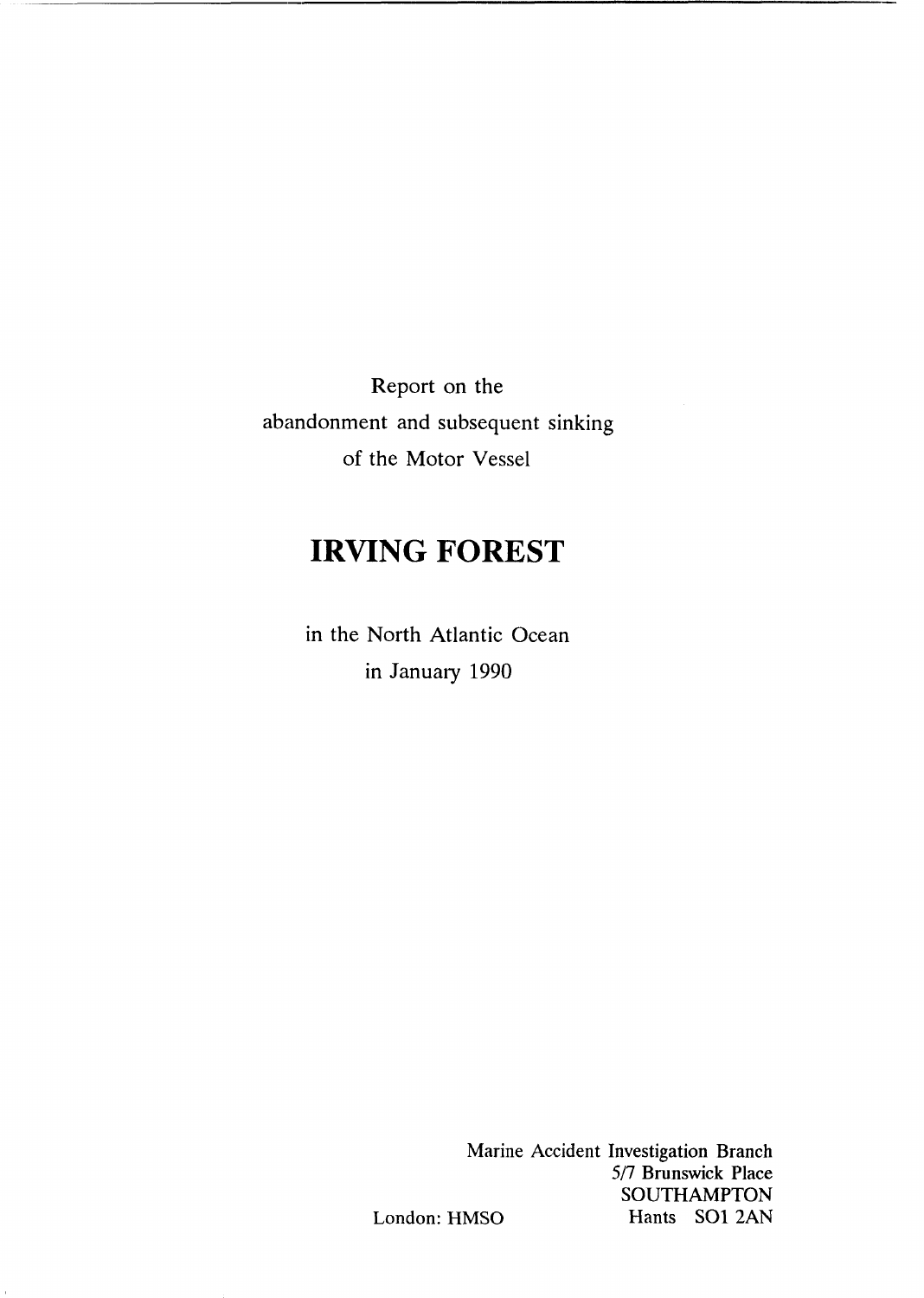Crown copyright 1992. Applications for reproduction should be made to HMSO First published 1992

ISBN 0 11 551102 4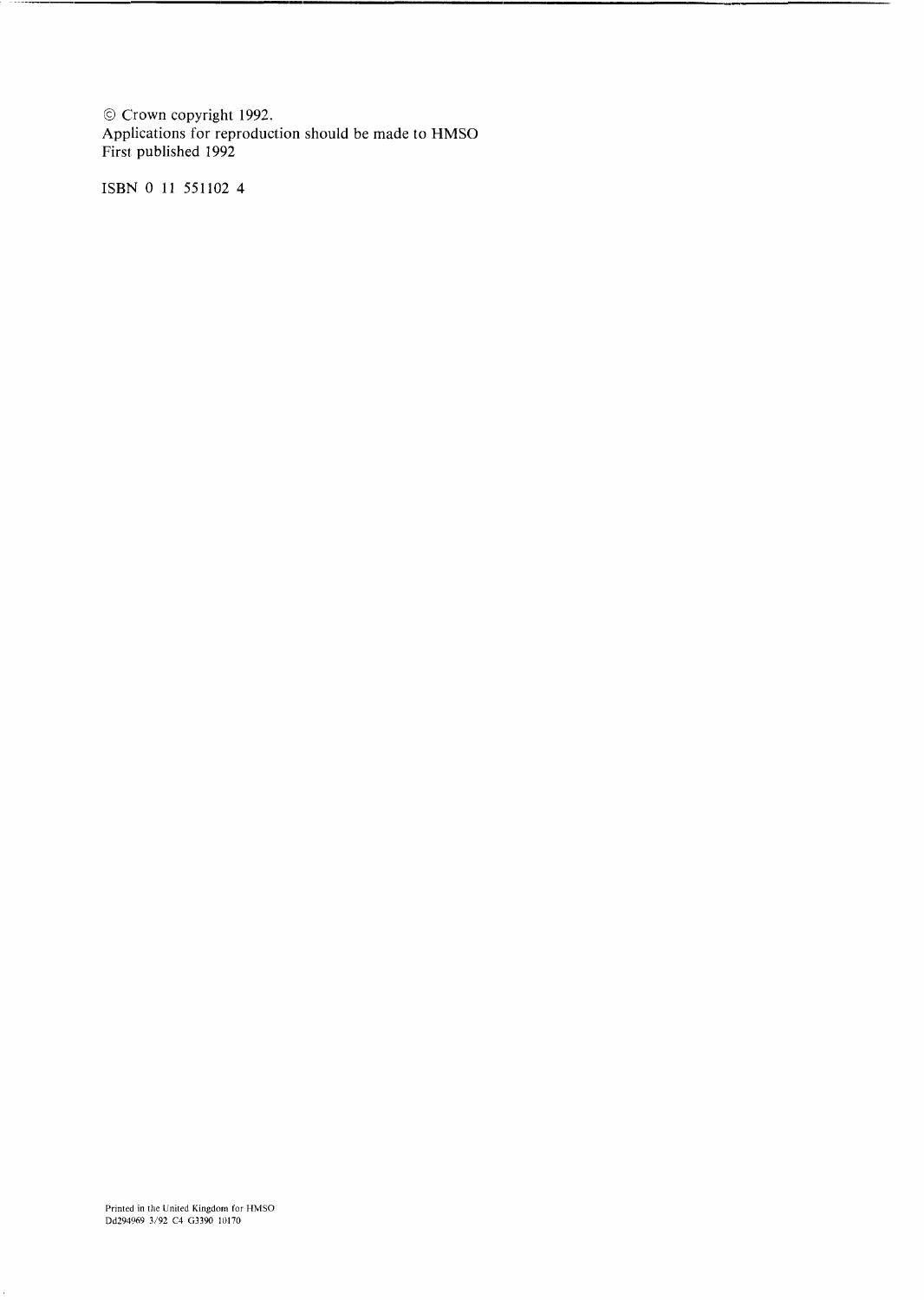The accident was investigated by an Inspector appointed by the Government of Bermuda. This report, based on his inquiries, has been produced by the United Kingdom Marine Accident Investigation Branch on behalf of the Bermudian Authorities.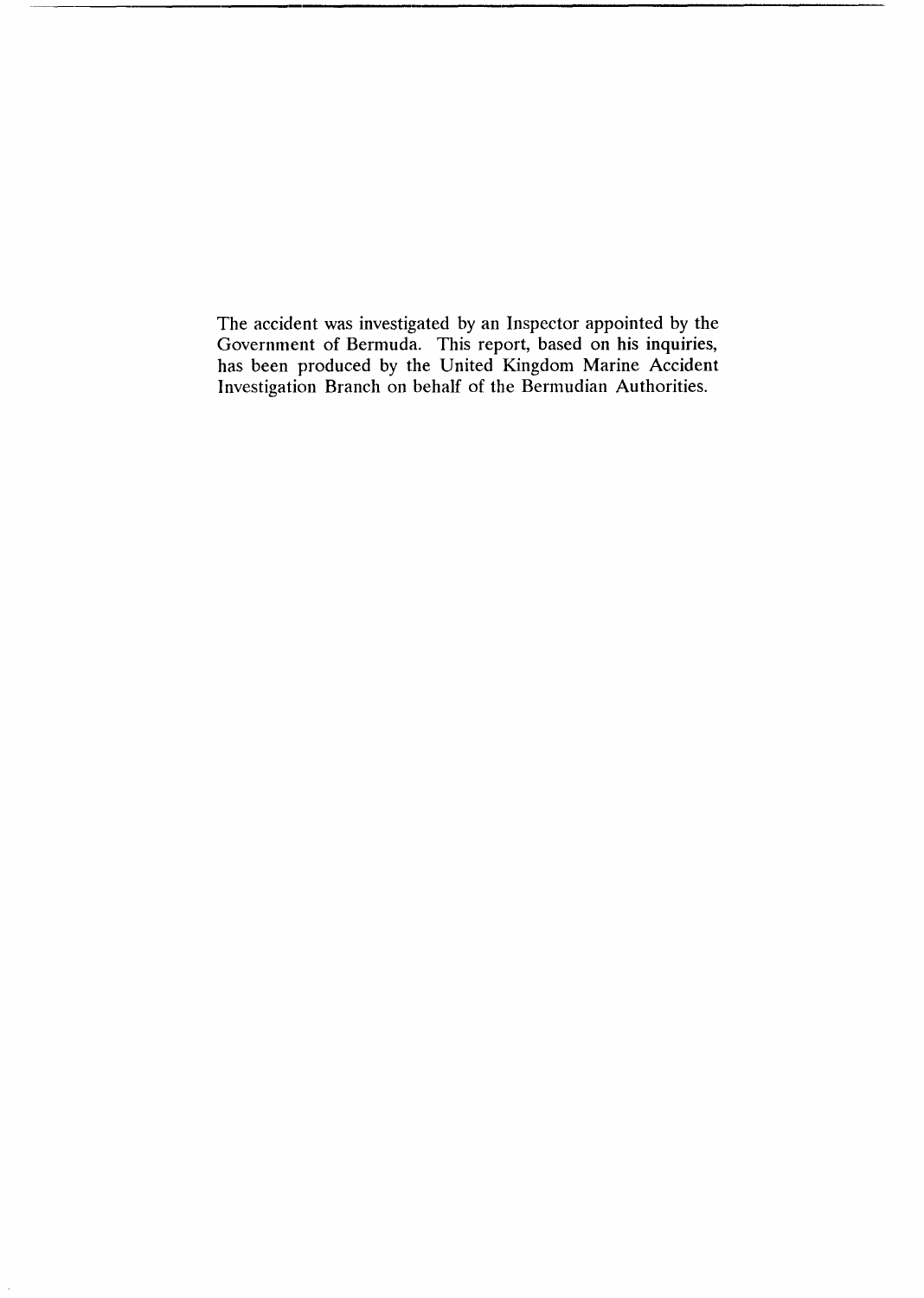# **CONTENTS**

Section 2

|           |                             |                       | Page |
|-----------|-----------------------------|-----------------------|------|
| Section 1 | $\mathcal{I}^{\mathcal{I}}$ | Introduction          |      |
| Section 2 | $\mathbb{R}^n$              | <b>Vessel Details</b> |      |

| Section 3 | $\ddot{\cdot}$ | Condition of vessel on sailing | 4  |
|-----------|----------------|--------------------------------|----|
| Section 4 | ÷              | <b>Narrative</b>               | 6  |
| Section 5 | ÷              | Discussion                     | 11 |
| Section 6 | $\ddot{\cdot}$ | Findings                       | 16 |
| Figure 1  | ٠              | <b>IRVING FOREST</b>           |    |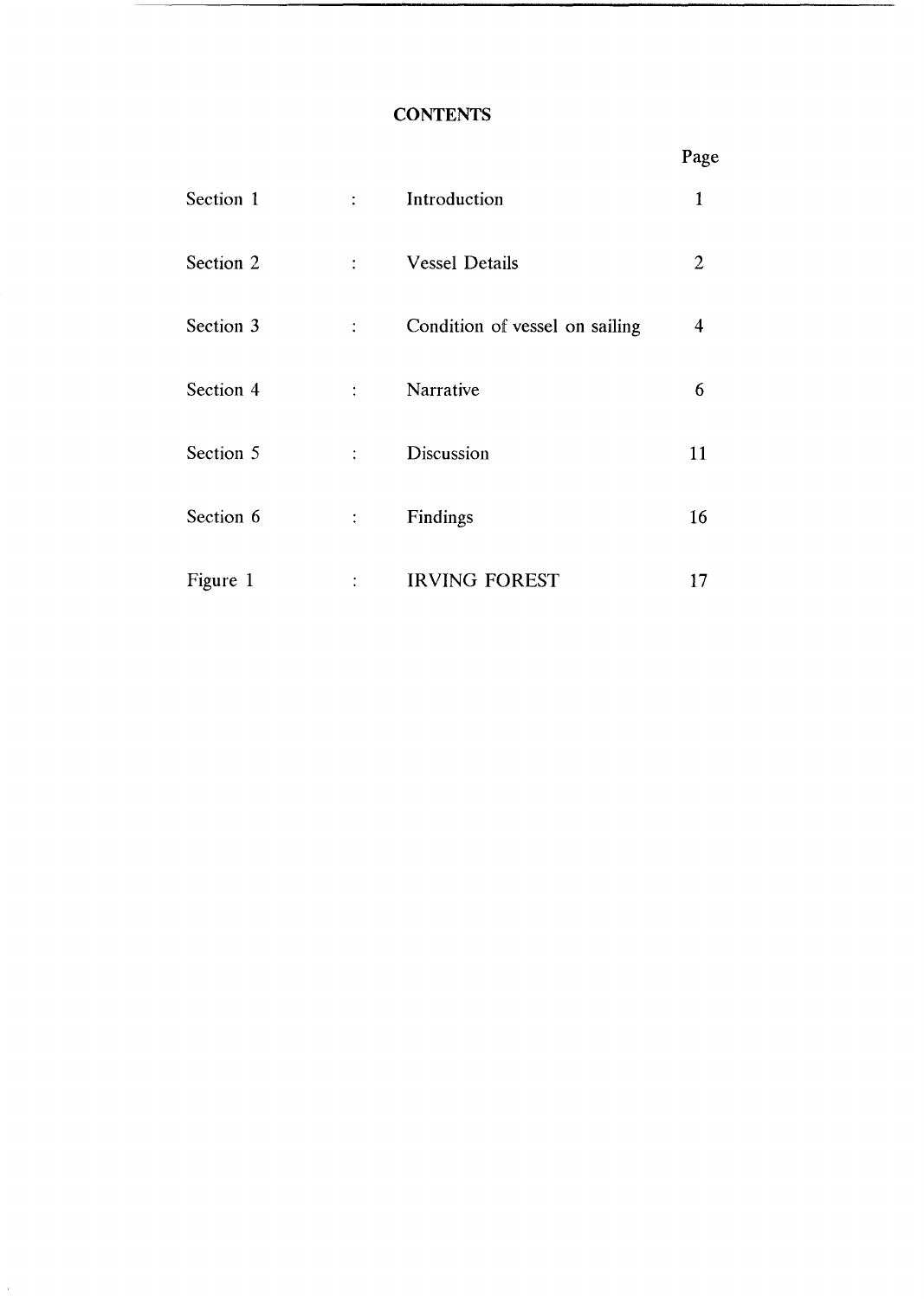#### <span id="page-4-0"></span>**1. INTRODUCTION**

IRVING FOREST a Bermudian Registered 8,100 tonne deadweight ship left St John, Canada, on 6 January 1990 with 18 crew and one supernumerary (wife of crew member) on board, carrying a cargo of wood pulp and newsprint. Her first port of call was scheduled to be Rouen, France with an estimated date of arrival of **14** January.

Late on the 10th, in mid-North Atlantic, during storm weather conditions of *65* knot winds (Beaufort force 12) and 6-9 metre seas, the ship took a starboard list of some 20 degrees, as a result of ingress of water into the starboard side ballast tanks.

Early on the 11th as a result of the heavy list and the prevailing conditions the ship suffered a total blackout which resulted in loss of propulsion. A deck stowed container was lost overboard and subsequently three other deck stowed containers were also lost.

By noon on the 11th the ship, in mid-North Atlantic without any power, was listing  $30-35^\circ$  to starboard. The Master sent out a distress call at 1210 hours (1310 GMT) and as a result contact was made with BT NESTOR a tanker of 69,900 tonnes deadweight which was some 3 hours steaming time away from IRVING FOREST.

Everyone was then mustered on the port side of the boat deck in their survival suits and the Master's plan was to abandon IRVING FOREST on the arrival of BT NESTOR which was estimated as 1615 hours local time.

During the preparations to abandon ship using the 20 man inflatable liferaft stowed on the boat deck - portside - the 2nd Engineer's wife (the supernumerary), the Chief Officer and a **GP** seaman were washed overboard. Fortunately an **RAF** Nimrod aircraft had arrived over the ship at this crucial time and they dropped an air-sea rescue pack including **two** inflatable liferafts, one of which the three persons in the sea eventually boarded.

The remaining members of the crew subsequently left the ship by jumping overboard while hooked onto the ship's liferaft painter, the liferaft having been successfully launched into the sea.

All IRVING FOREST'S crew, including the supernumerary, were embarked aboard BT NESTOR by 1900 hours local time.

**As** a result of the condition of the ship exacerbated by the weather conditions, communications from and to IRVING FOREST proved difficult throughout the emergency. However using the various equipment carried by the ship successful transmissions were made and received at the critical times.

There was no loss of life as a result of this accident. IRVING FOREST subsequently sank.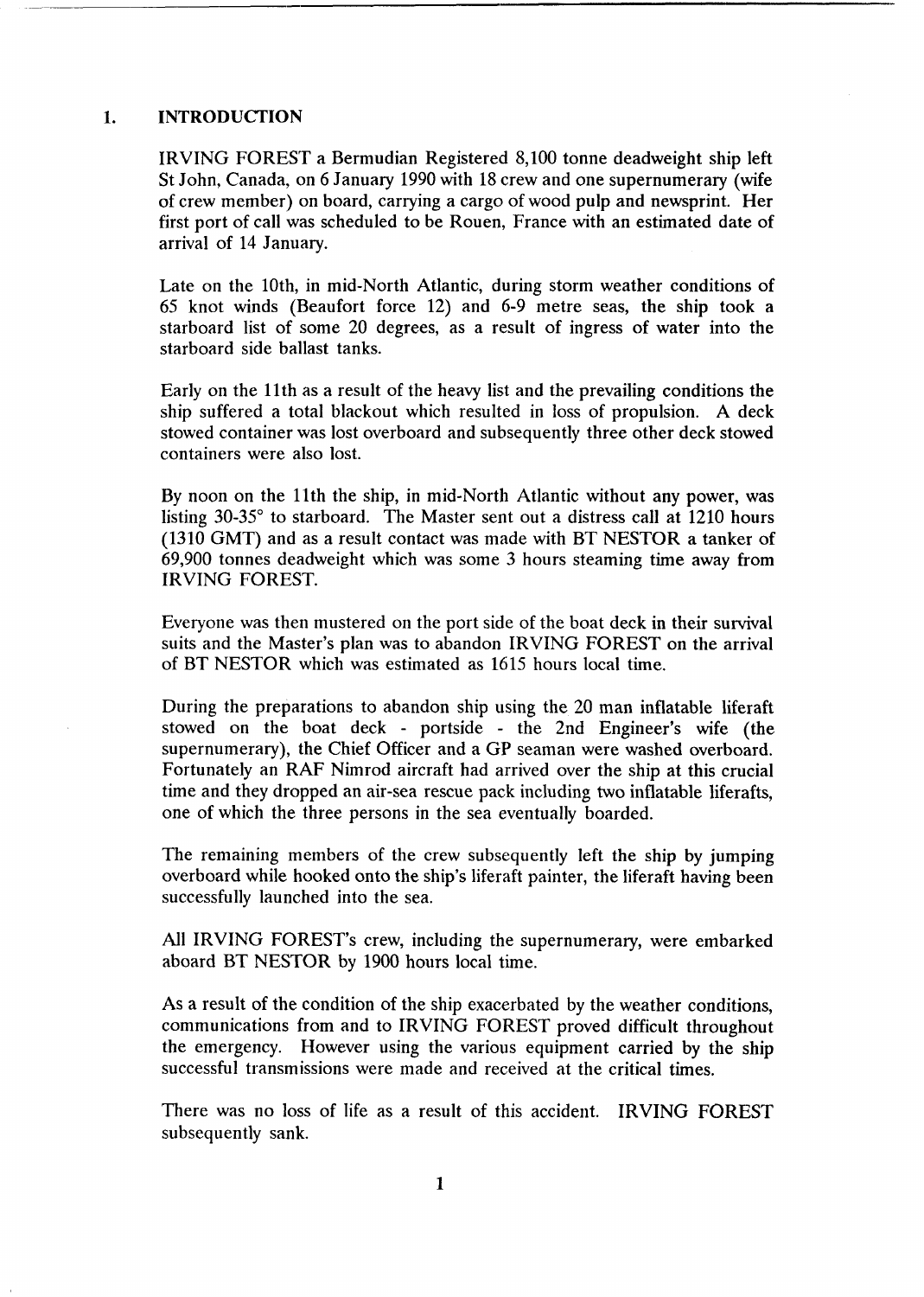#### <span id="page-5-0"></span>**2. VESSEL DETAILS**

- 2.1 IRVING FOREST was built in 1973 as **a** two-deck general cargo vessel with special design features for the carriage of forest products and/or containers. These features included double skinned holds and strengthened tank tops. Folding steel hatches were fitted on both decks. Cargo handling was by four electric cranes. The vessel was built to Finnish Ice Class 1A and classed by Det Norske Veritas. Propulsion was by a Burmeister and Wain engine type 6K 62EF developing 8300 BHP, giving a speed of 16 knots through a single controllable pitch propeller.
- 2.2 Principal Details:

| <b>Gross Tonnage</b>   | ÷                         | 6,616.47                            |
|------------------------|---------------------------|-------------------------------------|
| Net Tonnage            | $\ddot{\cdot}$            | 2,956                               |
| Summer Dwt             | ÷                         | 8,123 tonnes : Draught 8.045 metres |
| Winter Dwt             | $\ddot{\cdot}$            | 7,810 tonnes : Draught 7.897 metres |
| Length Overall         | ÷                         | 129.38 metres                       |
| <b>Breadth Moulded</b> | $\mathbb{R}^{\mathbb{Z}}$ | 19.40 metres                        |
| Depth to Upper Deck    | $\ddot{\cdot}$            | 10.30 metres                        |
| Call Sign              | $\ddot{\cdot}$            | VSBG8                               |
| Official No.           | $\ddot{\cdot}$            | 702194                              |
| Port of Registry       | $\ddot{\cdot}$            | Hamilton, Bermuda                   |

The vessel was acquired by a Bermudan Company in 1983, and was managed by Kent Line Ltd, of St John, New Brunswick, Canada.

- 2.3 The vessel was fitted with a comprehensive range of modern navigational and radio equipment.
- 2.4 All required Statutory Certificates were in force at the time of the accident.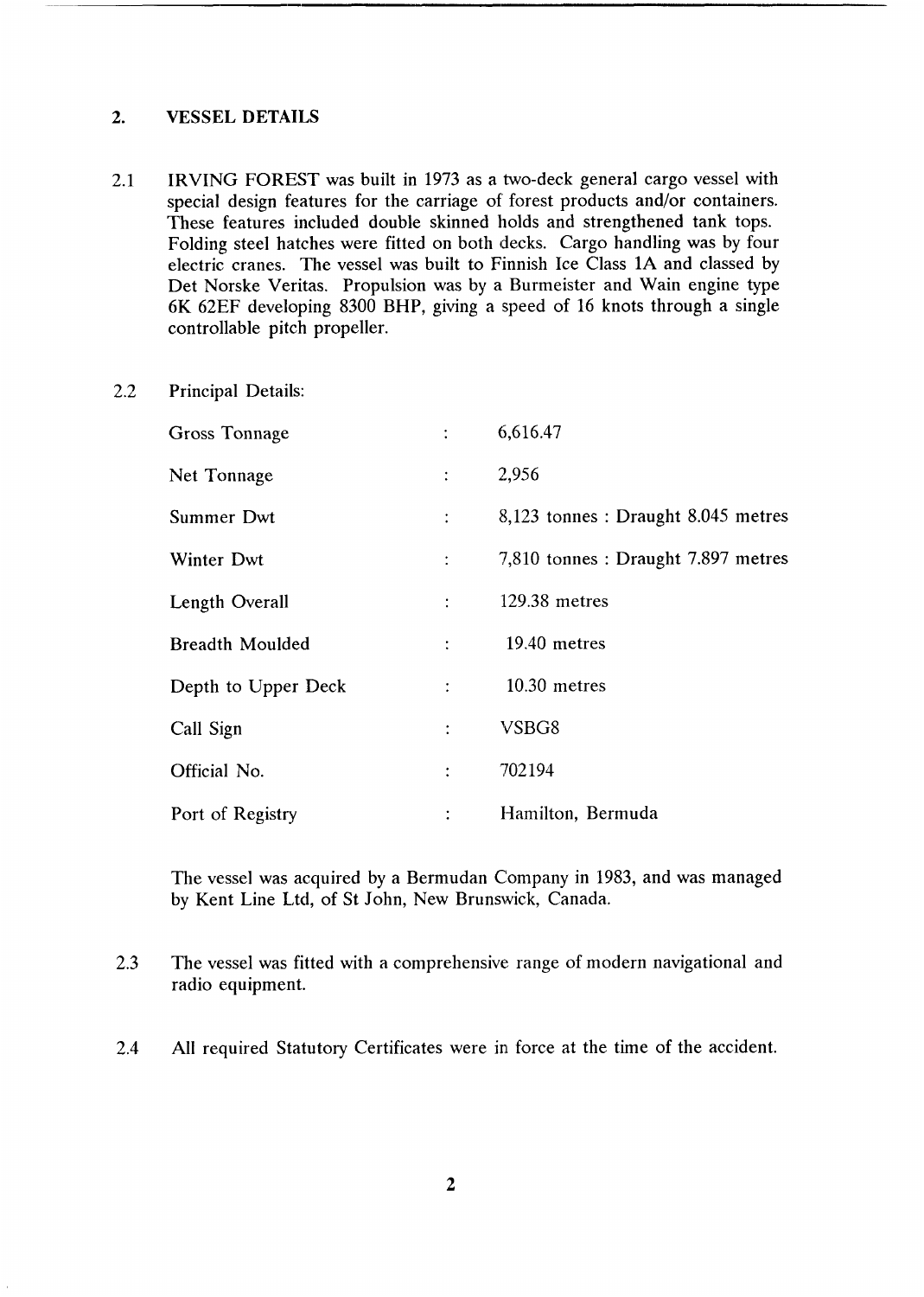*2.5* On her last voyage, the vessel carried a crew of 18, including the Master, plus one supernumerary, the 2nd Engineer's wife. The manning complied with the scale laid down in the Safe Manning Certificate (issued 4 May 1984). The Master, Chief Officer, Radio Officer, Chief and Second Engineer Officers and the supernumerary were British, the 3rd Engineer Canadian, and the rest of the crew were Filipino nationals.

## 2.6 **Ballast Arrangements**

The vessel had a maximum water ballast capacity of 2,520 tonnes, the ballast tanks being the fore and after peaks; fore deep; No 1 double bottom and No 2 double bottoms (port and starboard). Additionally, the vessel was fitted with side ballast tanks, four each side in way of the holds, each tank being 2.0 metres wide, formed by the "double skin" design of the holds. Ballast pumping systems were remotely controlled from a mimic board located in the Ship's Office on the starboard side of the 1st poop deck, with a small board for pipe tunnel bilge suctions located alongside bilge pump **1** in the Engine Room. The butterfly valves to the various tanks and bilges were remotely operated by compressed air at 2.5 bar; each tank was fitted with separate suction and filling valves together with a crossover valve. Pump sea suction and overside discharge valves (manually operated) were located in the Engine Room. Tank contents were monitored by pneumacator gauges. The electrically driven ballast pump and bilge pump 1 had capacities of 240 cu.m/hr and 85 cu.m/hr respectively. Filling/discharge lines were led to the side ballast tanks via pipe tunnels located below the tanks each side. The No **4** pipe tunnel was entered from the Engine Room via a bolted manhole cover, the entrance to No 2/3 pipe tunnel being a similar cover at the fore end of No 4 pipe tunnel. Both tunnels were fitted with bilge suctions and alarms.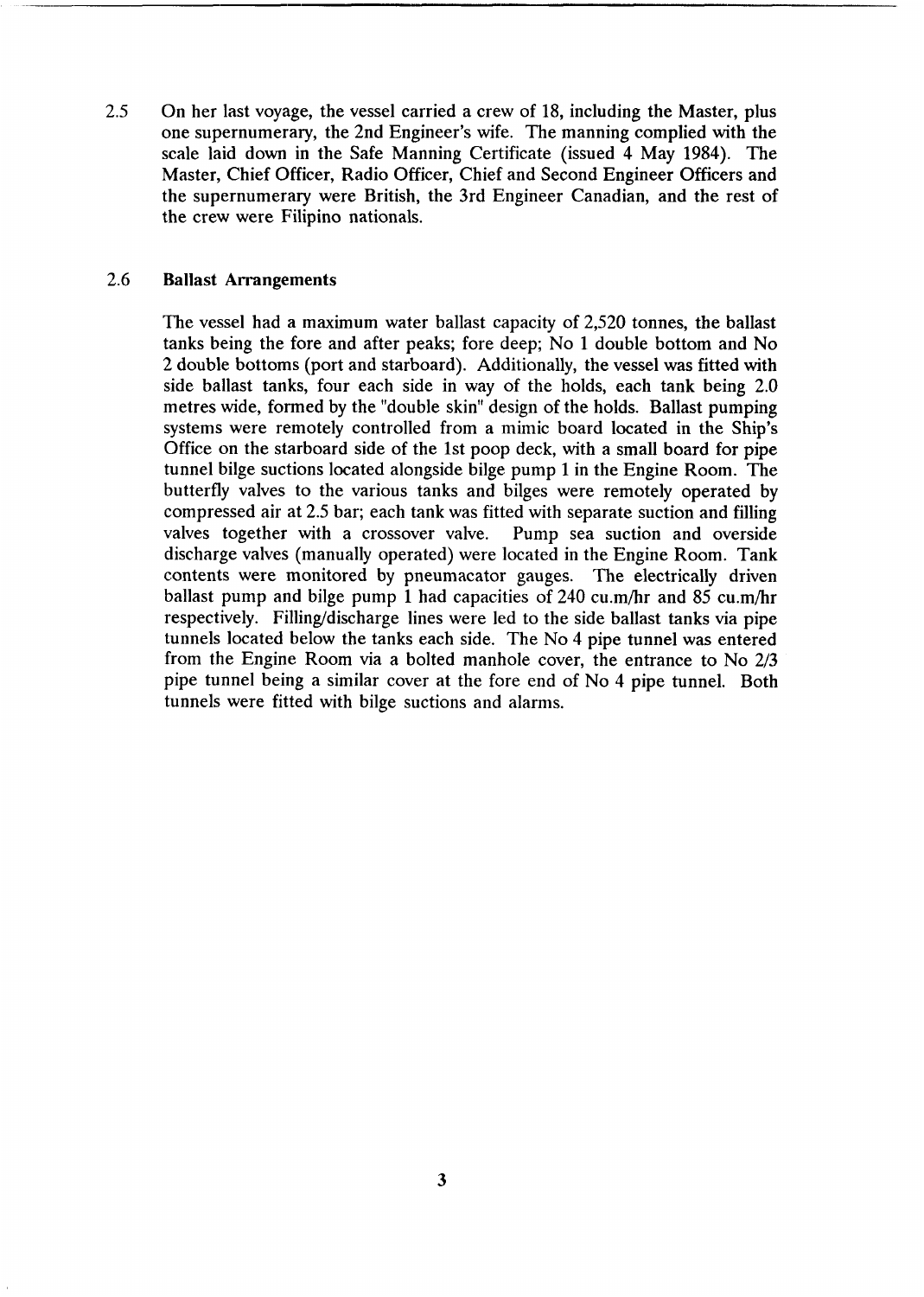# <span id="page-7-0"></span>**3. CONDITION OF VESSEL PRIOR TO SAILING**

#### 3.1 **Surveys, Tests and Repairs**

Purchased from Finnish owners in 1983, mv IRVING FOREST had been employed on the North Atlantic wood products trade for several years. The vessel was classed by Det Norske Veritas, who also issued the Statutory Safety Certificates. Both Special Hull Survey arid Continuous Machinery Surveys were completed in May 1988. Following **a** collision in June 1988, the vessel was dry-docked in the Netherlands and major repairs carried out to the port bow, No 1 double bottom (DB) tank top and bottom plating. In association with this work, repairs were made to the ballast and bilge control systems. All lines were pressure tested by specialists, and seven ballast valves overhauled: No 3 port side tank suction and filling valves, which had leaked under test, and five others in the fore peak, deep and No 1 DB tanks. The *six* bilge suction valves in holds 1, 2 and 3 were also overhauled. A short section of ballast filling line in the Engine Room was renewed.

#### 3.2 **Stowage of Cargo**

- 3.2.1 IRVING FOREST had loaded wood pulp and newsprint at St John NB on a regular basis since coming on to the trade in 1983, so the stevedores were familiar with the ship and cargo. The cargo loading plan and stability calculations were prepared ashore and verified by the Chief Officer. Both Master and Chief Officer were well experienced in the carriage of wood products.
- 3.2.2 The bales of wood pulp were machine stowed at the ends of the holds and the centre spaces were filled using a multi-lift spreader. **Any** gaps were filled using single bale units. Each bale was wire strapped. The rolls of newsprint were also machine stowed to the height of the tween deck and any gaps were filled using air bags. Tween deck hatches were closed in Nos 1, 2 and 3. In No 4 hold, three tiers of wood pulp were stowed on top of 260 tonnes of Brazilian pulp previously loaded at Newark. No 4 tween deck hatches were left open, and an additional three tiers of pulp, on 2" **x** 4" wood dunnage laid on top of the lower hold cargo, were continued up into the tween deck space.
- 3.2.3 The deck cargo consisted of 22 x 40ft containers each holding 23-27 tonnes of newsprint. Each container was sitting on cones, secured to the hatch by four chains. Bridging pieces were inserted between the containers, which were stowed 4 abreast on No 1 hatch and 6 abreast on each of the three other hatches.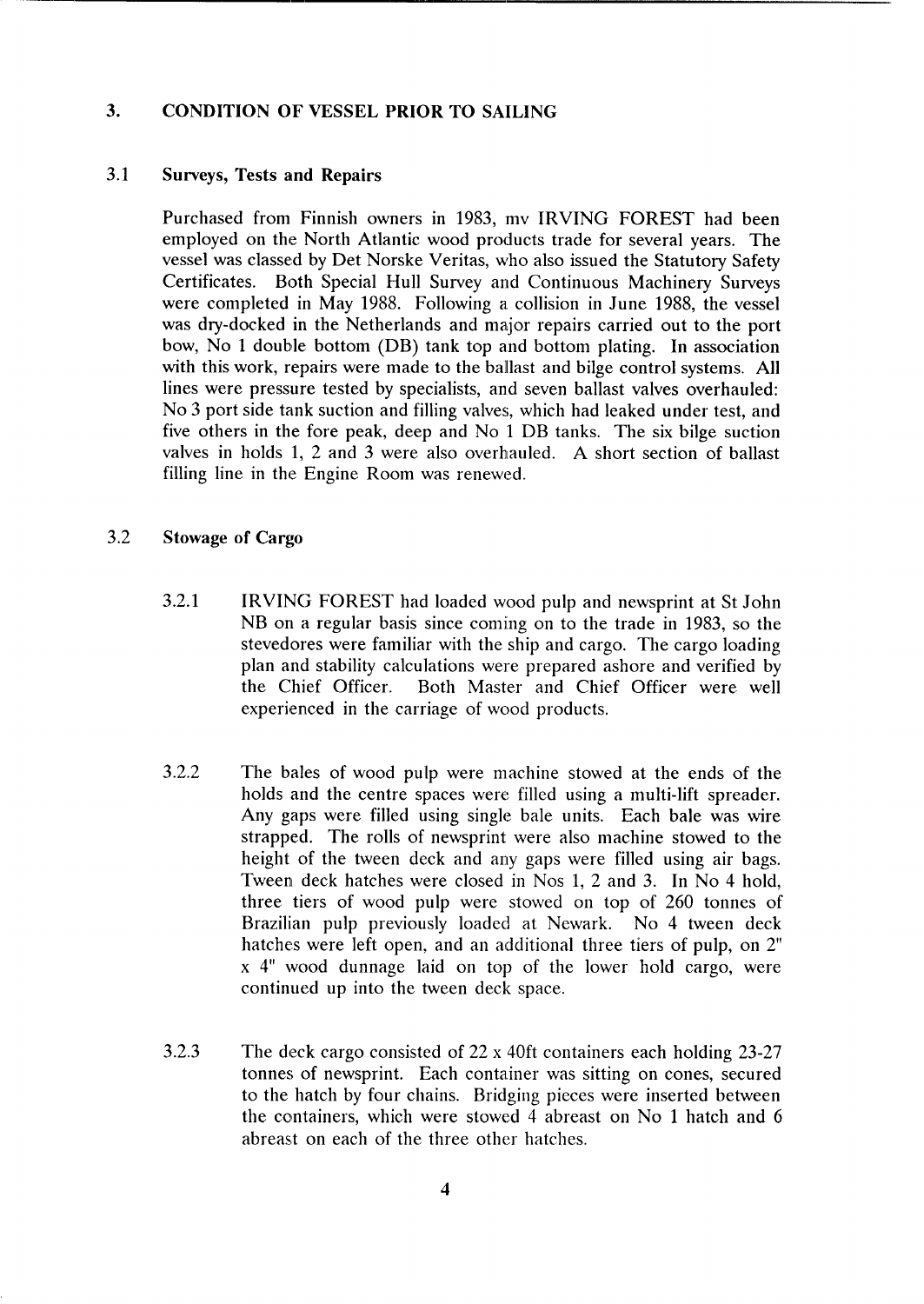# **3.3 Securing of Hatches, Superstructure Openings, etc.**

Prior to loading, all hatch seals were checked and about 3 metres of rubber sealing renewed. All packing was coated with silicon sealer before closing the hatches, and sealer was run over hatch lid adjacent edges. The hatch lids were secured by cleats, and hatch ends were taped. Before leaving **St** John all access doors were sealed with silicon and battened down, with the exception of one door and the mooring rope access plates which were secured after sailing. The fore peak tank manhole cover was bolted down, anchor cables secured on deck and in the chain locker. The spurling pipes were bagged and cemented. The chain locker doors were battened down and all hold ventilators closed. It was stated that there were 9 or 10 defective air pipes around the vessel, marked up for repair, although no air pipe had given trouble on previous voyages.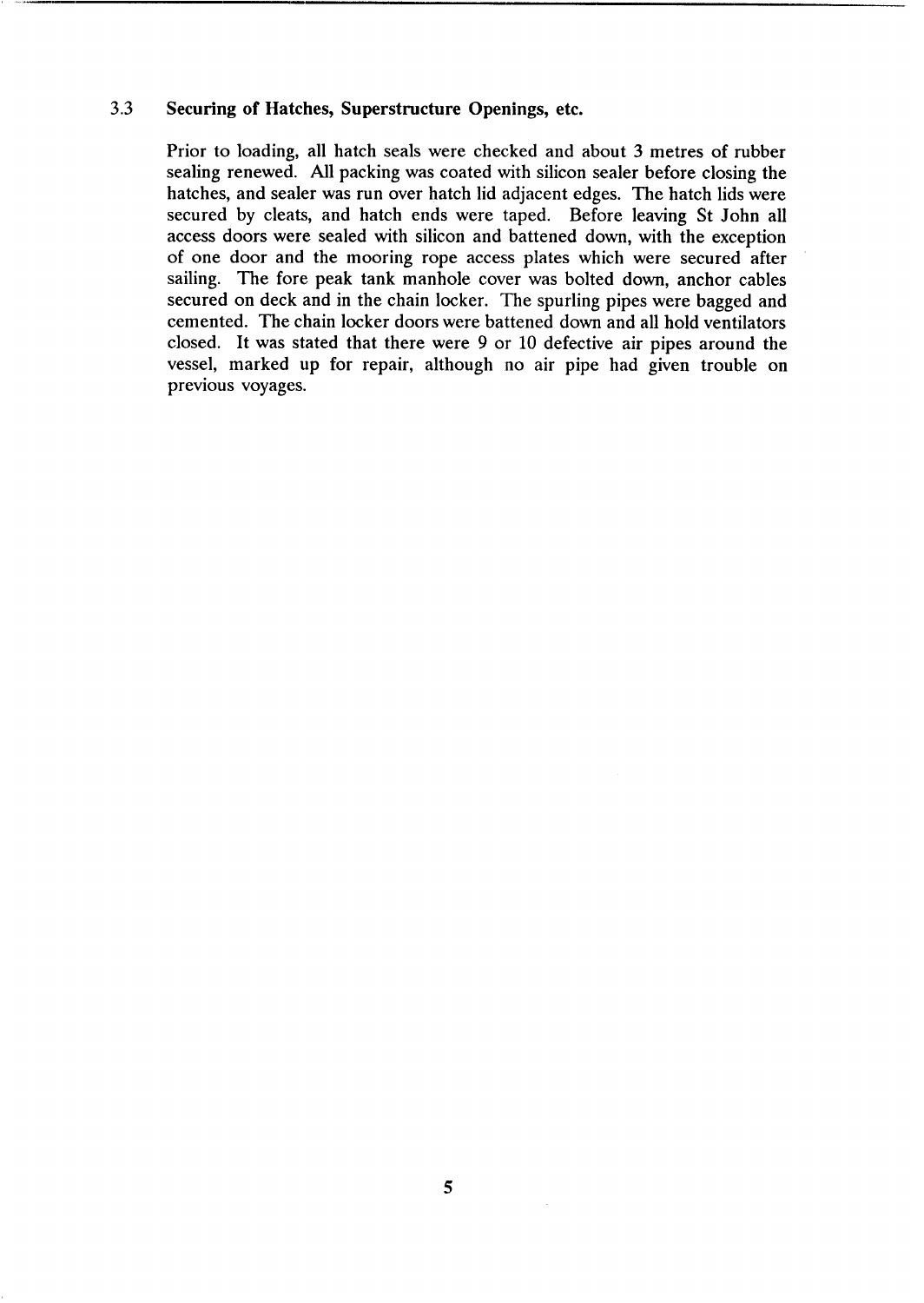## <span id="page-9-0"></span>**4. NARRATIVE**

- 4.1 IRVING FOREST sailed from St John NB in the early hours of 6 January 1990, bound for Rouen in France. Her **ETA** Rouen was 1900 hours on 14 January.
- 4.2 At the time of sailing, the vessel had a displacement of 11,623 tonnes including 190 tonnes of water ballast in No 1 DB tank, and 370 tonnes in No 2 DB, both tanks being full. All other ballast tanks were stated to be empty, with the exception of No **4** port side ballast tank. Both the Master and the Chief Officer thought that there was some water in this tank, possibly 20-30 tonnes. The vessel's mean draught was 7.563 metres, metacentric height 0.47 metres.
- 4.3 The voyage proceeded normally, the vessel passing south of Sable Island, from where a rhumb line course of  $081^\circ$  T was set to pass south of the Scilly Isles. This course was maintained until the early hours of 11 January. The vessel was making an average speed of 13.0 knots. The vessel participated in the US AMVER scheme and was a Canadian weather ship, sending reports every six hours.
- 4.4 It was stated that tank soundings were taken every morning by the 4-8 deck watch. Records were lost with the ship, but the Chief Officer recalls that the side ballast tanks and the fore and after peak tanks were sounded on 7 January, showing negligible amounts. Ballast tank contents were normally monitored on the Control Room gauges. These pneumacator gauges had proved reliable in the past, and were last serviced by the manufacturer's representative in October-November 1989. Pipe tunnels were sounded on 9 January showing 7-8 cms in one of them. **On** previous voyages all pipe tunnels had been found to have water in them from time to time. A significant amount had been pumped out of No 4 starboard pipe tunnel on the passage from Newark to St John. The sounding on that occasion was 2ft (60cms). The bilge alarm was not checked.
- 4.5 On IRVING FOREST the ballast and bilge pumping systems were the responsibility of the deck department, including the operation of the ballast and bilge pumps in the Engine Room. Filling and emptying tanks, etc, was usually carried out by the Chief Officer. His normal practice was to adjust a small list by using the side ballast tanks. The narrow width of these tanks (2.0 metres) minimised free surface effects.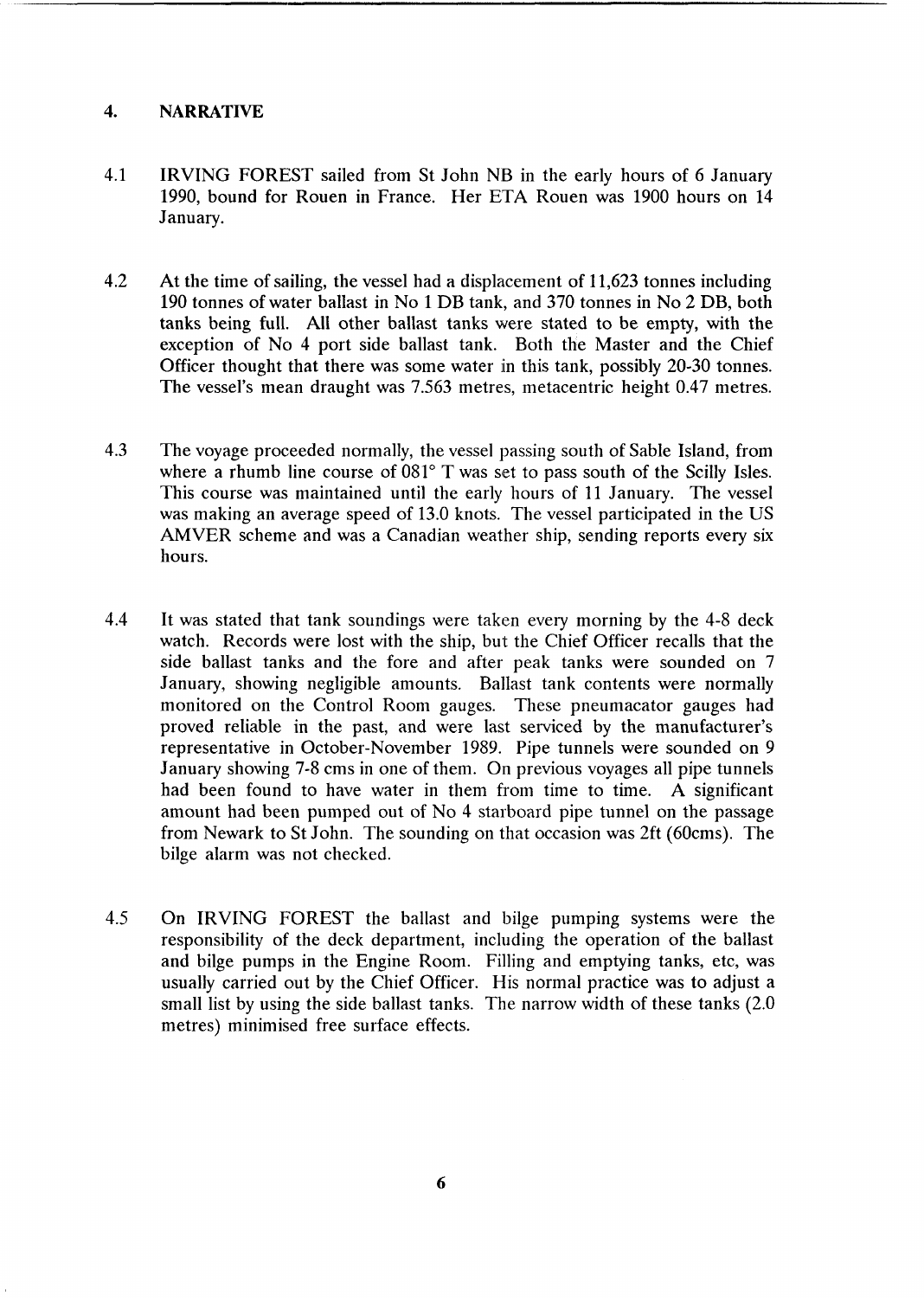- 4.6 On the morning of 10 January the Chief Officer decided to fill the after peak tank to counteract the change of trim produced by the consumption of fuel from No **4** DB tank. After about 20 tonnes had been pumped into the after peak, he noticed that water was also going into No 2 starboard side tank. He cycled the switch operating No 2 starboard side tank filling valve, but there was no indication as to whether the valve was open or closed. (When operating correctly, the mimic board showed a green light when a valve was open, and no light when a valve was closed.) Pumping to the after peak was stopped, and No 2 starboard side tank pumped out using the suction valve with the crossover valve closed, (see Section 2.6). No 2 starboard side tank was successfully discharged, and, at 0930 hours all remote controlled valves were closed. The after peak filling valve (manual) was left open with the intention of completing the filling of the after peak later.
- 4.7 At 1245 hours **on** 10 January a small port list developed and the Chief Officer decided to correct this by pumping 20 tonnes into No 4 starboard side tank. He found, however, that the ballast was going into No 2 starboard side tank, so he continued pumping until 20 tonnes had gone into this tank. There was no indication that any water had gone into No 2 starboard side tank between 0930 hours and 1245 hours.
- 4.8 From the above, the Master and Chief Officer concluded that No 2 starboard side tank filling valve was stuck open. This valve was located in No 2/3 starboard pipe tunnel below the tank, (see Section 2.6). **As** the weather was deteriorating, and the vessel would be in port in 4 days, it was decided not to enter the pipe tunnel and tap the valve actuator, a procedure which had worked with stuck valves in the past.
- 4.9 During the night of 10-11 January, a deep, fast moving depression passed to the north of IRVING FOREST, moving ENE. During this period the wind veered from **SW** to NW, reaching force **10-11** with gusts up to 80 knots. The sea state was rough or very rough, wave height 4 metres swell SW'ly, height **4**  metres.
- **4.10** The vessel remained upright until about 2200 hours on **10** January, when the **3rd** Officer noticed a small starboard list developing. By 2330 hours he estimated that the list had reached 20° and he informed the Master. The Master went to Ship's Office/Control Room, joining the Chief Officer who had been awakened by the heavy list. They found that the gauges were indicating 50-70 tonnes in No 2 starboard side tank. This was pumped out, bringing the vessel almost upright. The Master and Chief Officer then watched the tank level gauges for about 10 minutes, and could detect no ingress of water.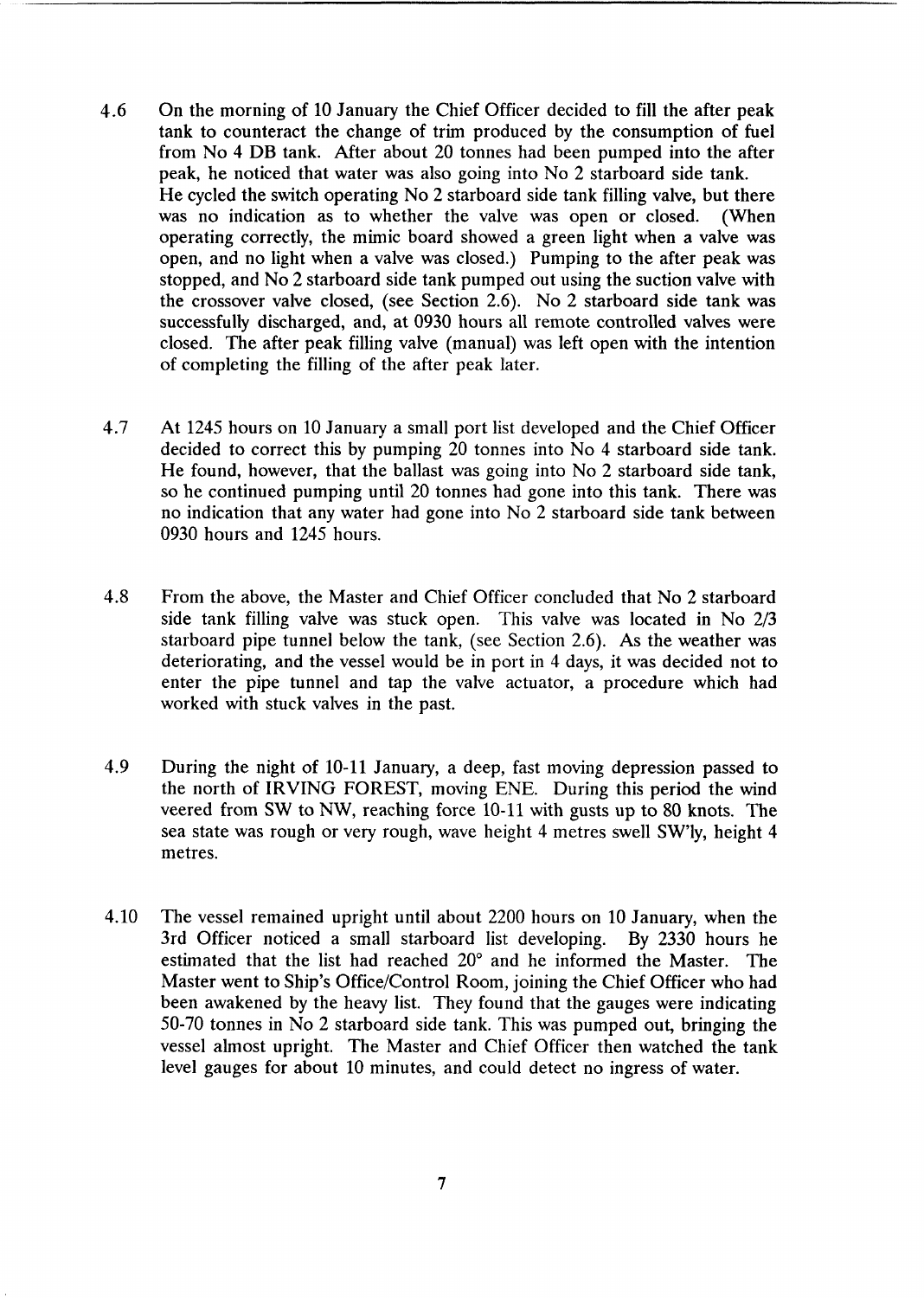About this time the Master visited the Engine Room and checked that the remotely operated suction and discharge valves to the ballast pump and No **4**  starboard side tank were closed. At about midnight the vessel's course was altered to  $100^{\circ}$ T to bring the wind, now force 8-9, nearly astern and reduce the heavy combined yawing and rolling.

- 4.11 After a short interval, the vessel began listing to starboard again, and from 0130 hours on 11 January the Master spent most of his time in the Control Room pumping out Nos 2 and **4** starboard side tanks. At about this time an attempt was made to level No 2 port and starboard tanks, without success due to the list. The discharge rate did not seem to be at the pump's normal capacity (ie both suction and filling valves were open). Ingress of water appeared to be about 30 tonnes per hour. **As** soon as the ballast pump was stopped, No 2 sitarboard side tank began filling again, and, at a slower rate, No 4 starboard side tank.
- 4.12 In an attempt to reach and close No 2 starboard side tank filling valve, the Chief Officer removed the bolted on access plate to No **4** starboard pipe tunnel, situated in the Engine Room. On removal, water flowed over the 60cms high sill. Attempts to pump out the pipe tunnel using the tunnel bilge suction were unsuccessful, so the water was pumped into the Engine Room bilge using a portable pump and thence overboard via the bilge pump. When the water was reduced, it was found that the bilge suction strainer **in** No **4**  starboard pipe tunnel was clogged with pipe lagging. The Chief Officer was able to get into the tunnel at about 0530 hours. He found water gushing in from a hole in the old side ballast steam heating coils. These coils had been in the ship since new, but had been blanked off in the Engine Room in 1983, and not used since. On removing a few nuts from the access plate to No 2/3 starboard pipe tunnel, (at the fore end of No **4** tunnel) he found water entering at a considerable rate. The bilge pump was switched to No 2/3 tunnel bilge suction, and the Chief Officer left the tunnel, intending to return later when the water level in No 2/3 tunnel had been reduced.
- **4.13** From 2300 hours on 10 January the heavy list combined with the yawing and rolling due to the storm began causing problems in the Engine Room. The fuel oil pump lost suction on the starboard DB tank and had to be switched to the port DB tank.

The main engine cylinder lubricator floats began sticking to the sides of the lubricator boxes, starving the cylinders of oil. This was rectified by depressing the floats by hand, a job which had to continue throughout the night.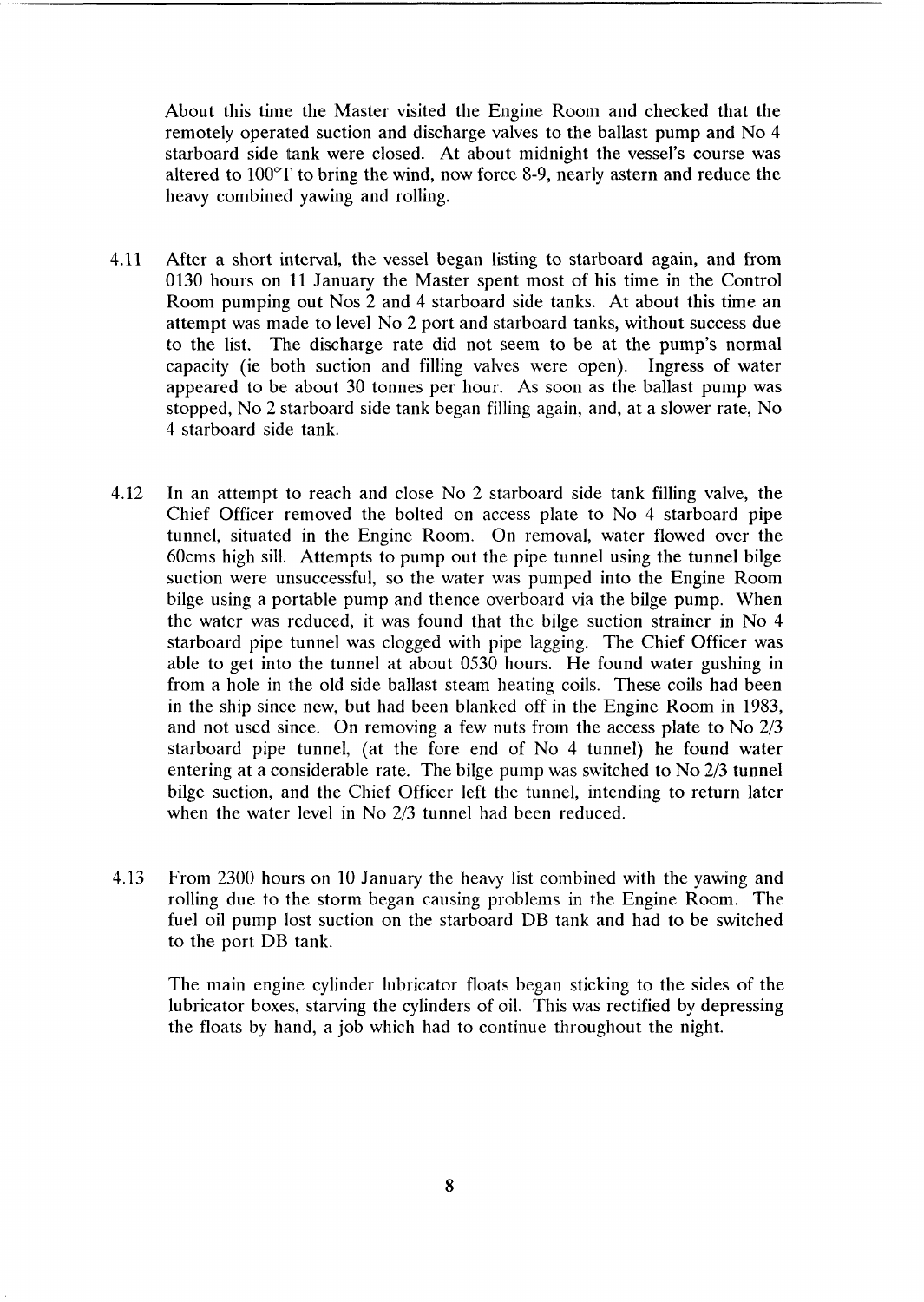- **4.14** At about **0710** hours on **11** January a container was lost overboard from No **3** hatch, and the Master decided to heave the ship to. The ship was brought round with difficulty to a heading of  $270^{\circ}$ T with the wind  $45^{\circ}$  on the starboard bow, still blowing at gale force. Just before this manoeuvre, the 2nd Engineer noted that the Engine Control Room clinometer was swinging between *5"* and **45"** to starboard, giving the list at that time as approximately 20".
- **4.15** The turn into the wind caused problems with the turbocharger and the variable pitch propeller, which were rectified. Due to the low revolutions on the main engine, it became necessary to change over from the shaft generator to the starboard diesel driven generator.
- **4.16** At about 0825 hours the starboard generator stopped and the port generator failed to start on automatic. The emergency generator was on manual start due to switchboard faults, but it was found impossible to start due to low batteries, which in turn was due to a faulty battery charger.
- **4.17** From **0825** hours on **11** January the vessel lay stopped and without power, beam on to the sea and wind, heading approximately **235" T.** The Meteorological Office assessment of the weather in the vicinity at the time was storm force **10-11** gusting to 80 knots; sea state rough or very rough, wave height **4-6** metres; swell WNW heavy, about 4 metres.
- **4.18** The ballast pump had been pumping Nos **2** and 4 starboard side tanks up to the loss of power at 0825 hours. The Chief Officer immediately went to the Control Room and shut the suction and delivery valves to these tanks. He could not confirm that the valves were completely closed because there were no lights showing on the mimic board. He also went to the Engine Room and shut down the suction to No **2/3** starboard pipe tunnel, and the bilge pump suction and discharge valves. He did not check any other valves at this time.
- **4.19** During the morning of **11** January two more containers were lost overboard, one each from the starboard sides of No **2** and No **4** hatches. With the vessel listed toward the heavy seas, the main deck was continuously awash. Pumping stopped with the loss of power and the list continued to increase until it was about **35"** to starboard by noon on **11** January.
- **4.20** At about that time the Master decided that the ship would not last the night and must be abandoned. At **1210** hours the Radio Officer sent out a Distress Call on 500kcs, using the emergency transmitter on emergency power. This call was received by Valencia Radio and **St** John's Newfoundland, and relayed to Falmouth **Coastguard. The emergency receiver broke down, and the**  lifeboat radio transceiver was plugged into the aerial.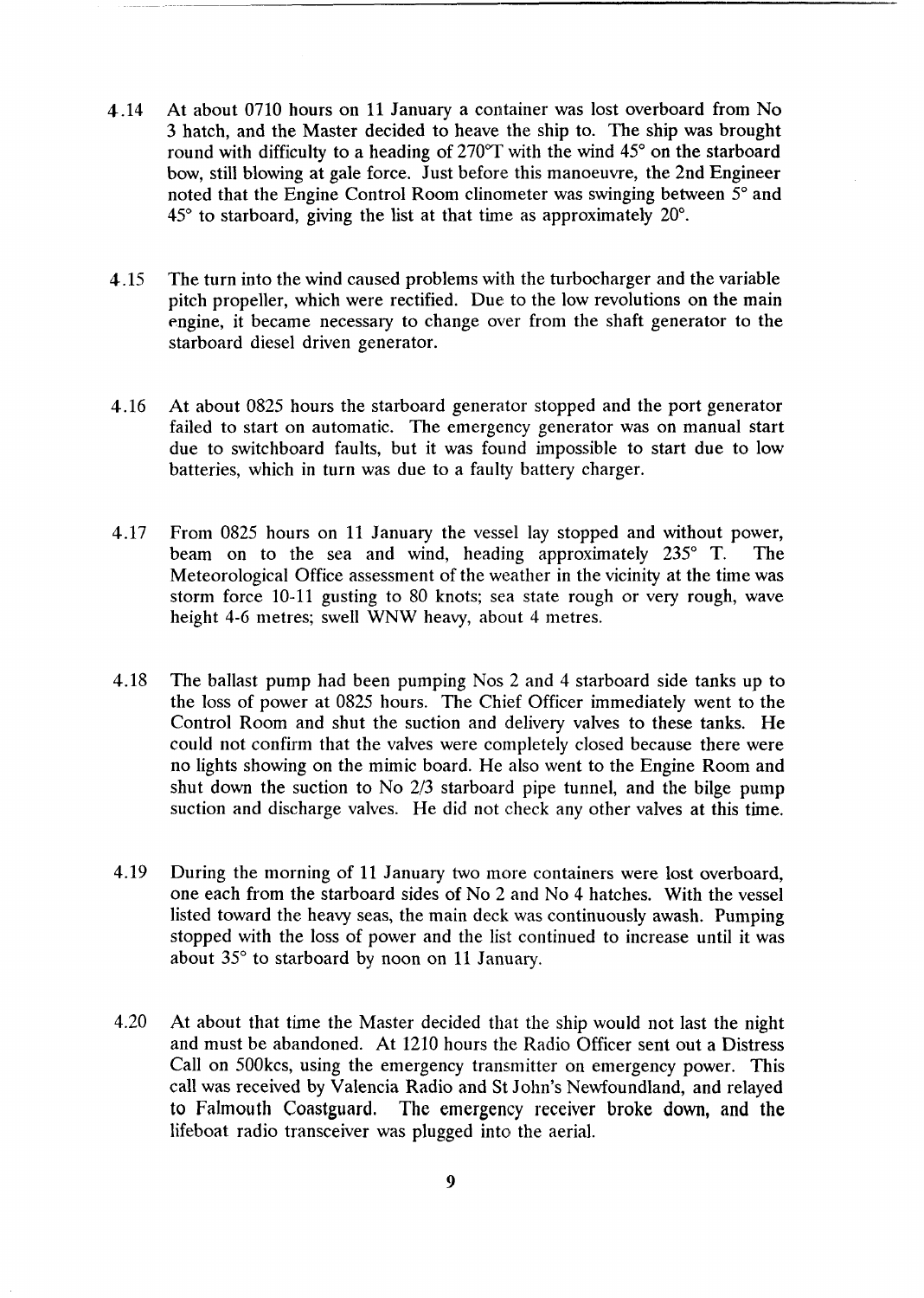*An* Indian vessel, mv KABIRDAD was contacted and gave an ETA of 2300 hours local time. IRVING FOREST's position at this time was given as 46°53' North; 28°20' West.

- 4.21 At about 1300 hours, electrical power was restored by rigging a jury fuel supply to the port generator, and the main engine was re-started. The Radio Officer made contact on VHF radio with the British tanker BT NESTOR, 69,900 tonnes dwt, which gave an ETA of 1615 hours. The Master decided to await the arrival of **BT** NESTOR before abandoning ship.
- 4.22 The 2nd Engineer had injured his back whilst working on the port generator, and was brought up to the boat deck on a stretcher, where all the crew were assembling wearing survival suits in preparation for abandoning ship. Prayers were said. Due to the heavy list, the lifeboats were unusable, and it was found impossible to launch the starboard inflatable liferaft. The port inflatable liferaft was launched with difficulty and brought round to the starboard quarter for boarding. In the meantime, the Chief Officer and the 2nd Engineer's wife were swept overboard. By great good fortune, an RAF Nimrod aircraft arrived on scene at this, moment, and was able to drop a Lindholme Air Sea Rescue apparatus and two liferafts, one of which the Chief Officer and 2nd Engineer's wife were able to reach and hook on to. Shortly after this, one of the seamen went overboard and managed to board this raft and assist the 2nd Engineer's wife, who was exhausted, and the Chief Officer, who had injured his knee, to board the raft also. The raft drifted down towards BT NESTOR, which had just arrived, and the three survivors taken on board.
- 4.23 The remaining crew abandoned IRVING FOREST by clipping on to the liferaft painter and jumping into the sea. Prior to this, the Chief Engineer had returned to the Engine Room and stopped the main engine. The liferaft was safely boarded and despite some minor difficulties with equipment, the survivors were finally on board BT NESTOR by 1900 hours, the tanker having had difficulty manoeuvring to pick them up due to a fourth container which went over the side during the rescue operation. At the time of the abandonment the wind was WNW force 6-7, gusting 40 knots. Visibility good, sea rough - height 3-4 metres. Swell WNW heavy, about 5 metres.
- 4.24 The position of the abandoned IRVING FOREST was given as 46°58'.6 North;  $28^{\circ}26'$ .8 West. Two days later, on 13 January, signals were picked up from the vessel's EPIRB, giving a position of  $47^{\circ}04'$  North;  $28^{\circ}05'$  West.
- 4.25 A tug was despatched from Falmouth, arriving in the area on the third day after the abandonment, but nothing was found. Subsequent passes of a satellite failed to show any trace of IRVING FOREST, and on 31 January the vessel was declared a Constructive Total Loss.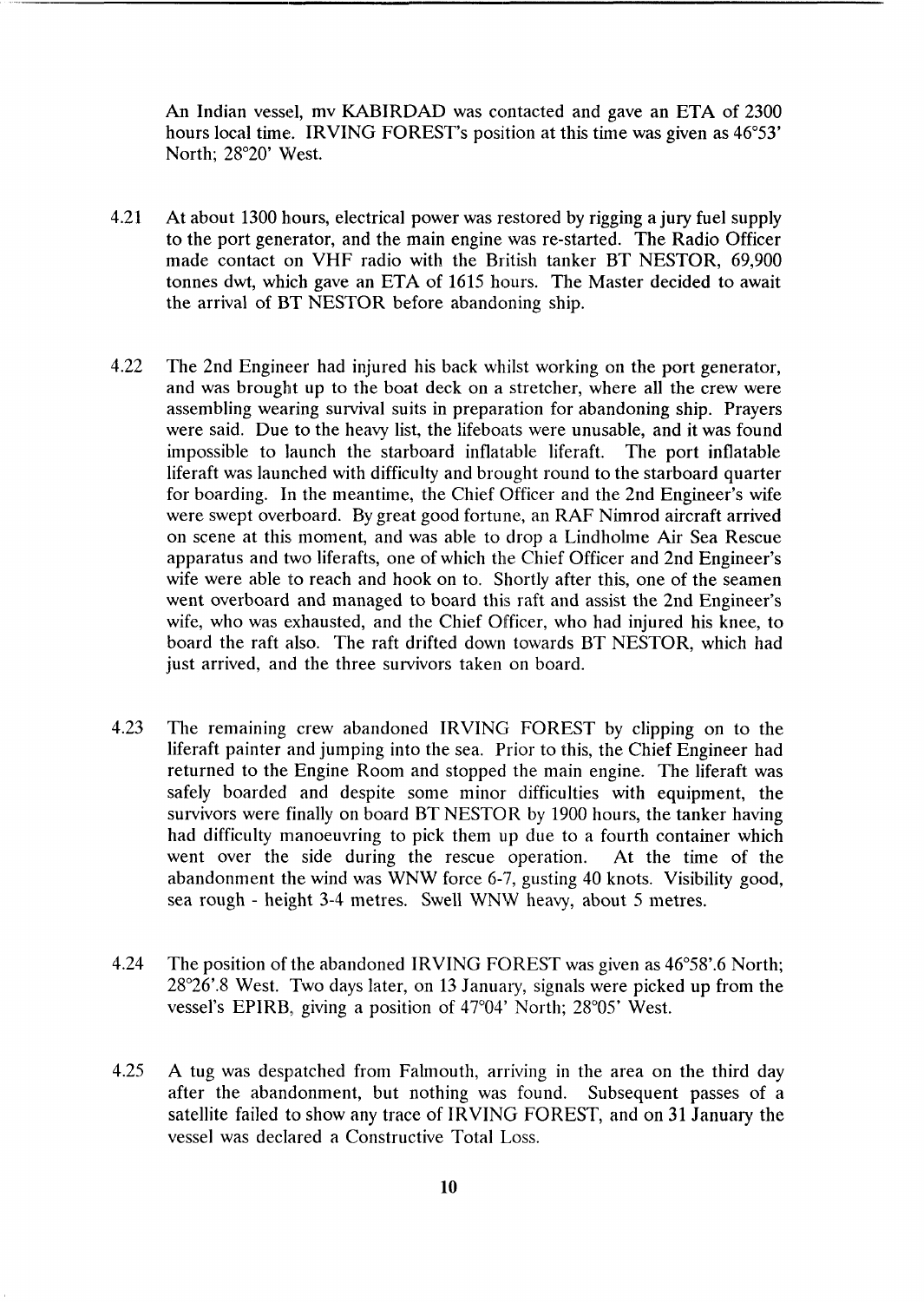#### <span id="page-14-0"></span>*5.* **DISCUSSION**

#### 5.1 **Condition of vessel on sailing**

- 5.1.1 The hull and machinery of this 18 year old vessel were stated to be in generally good condition. All class and statutory surveys had been carried out, and satisfactory repairs to collision and pounding damage in the fore part of the vessel had been made good. However it was known that 9 or 10 air pipes were defective, due to damaged or missing plastic non-return balls. Replacement balls were on board, but had not been fitted due to the difficulty of burning off the ball retaining bars and re-welding them. No 1 starboard side tank air pipe had about two thirds **of** its ball left, and the ball in No **4**  starboard side tank air pipe was also defective.
- 5.1.2 The vessel's control systems were giving cause for concern, particularly switchboard problems, which were serious enough to require a visit by a specialist engineer familiar with the vessel's equipment. **As** a consequence of these problems, a chain reaction of faults led to the complete loss of power when the vessel hove to on 11 January. Both diesel generators failed to start when the changeover from the shaft generator was made, and the emergency generator could not be started due to low batteries, due in turn to a faulty battery charger.
- 5.1.3 Cargo stowage was good, both stevedores and ship's staff having loaded wood products in this vessel many times. The stow was stated to have been tight, air bags being placed in void spaces, with the exception of one small space in No 1 lower hold. Past experience has shown that whilst baled pulp cargoes do not easily shift, pulp can compact, leaving spaces above it. If this compaction occurred in a vessel with a significant list, it would tend to increase the list. The vessel's stability, with a metacentric height of 0.47 metres, was adequate for the intended voyage. On sailing, the vessel was stated to have been 517 tonnes short of her Winter Load Line Displacement. The vessel was properly prepared for sea by sealing hatches, doors, etc, closing ventilators and securing anchor chains. In particular, it was stated that the door to the fo'c'sle space was secure, and the starboard door from the poop to the main deck was checked by the 3rd Officer about midnight on 10/11 January. The 22 containers on deck were secured by chains and bridging pieces. Four containers were lost overboard on 11 January, but this was probably caused by excessive stress on the lashings due to the heavy rolling superimposed on a list of some 20-35° at the time.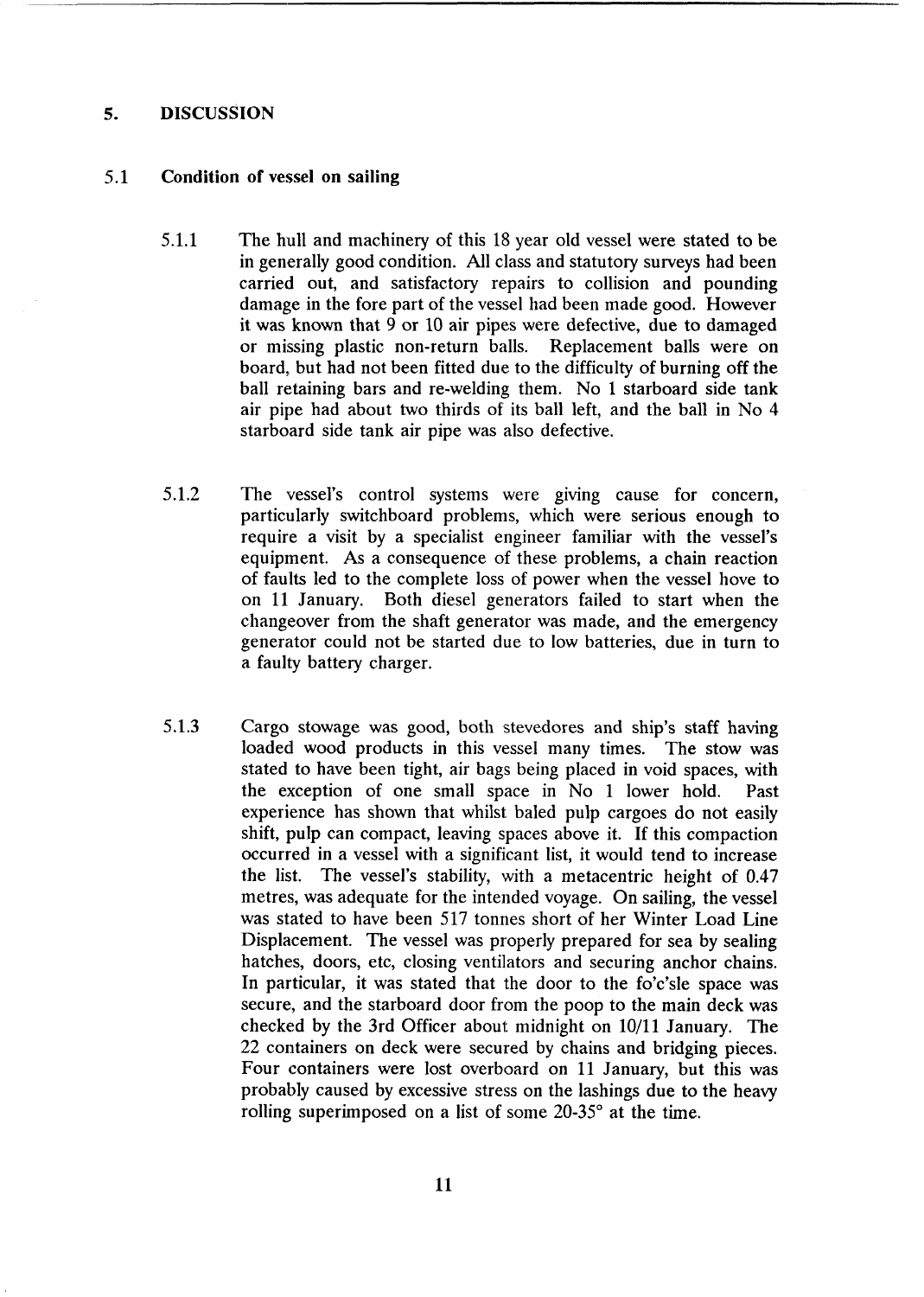# 5.2 Ballast and **Bilge** Operations

- 5.2.1 **As** detailed in Section 2.6, the vessel could carry water ballast in the fore and after peak tanks, the fore deep tank, and Nos 1 and **2**  Double Bottom tanks, but during the period under consideration,  $10/11$  January, with the exception of 20 tonnes pumped into the after peak, ballast and bilge pumping operations were confined to the starboard side (SS) tanks in way of each of the holds 1-4, formed by the double skin design. In particular, Nos 2 and 4 SS tanks, and the associated starboard pipe (SP) tunnels immediately below them.
- 5.2.2 It was stated that soundings were taken every morning by the 4-8 watch, but that the side tanks were only sounded occasionally to check the pneumacator gauges. The Chief Officer stated that the last time the side tanks were sounded was on 7 January, when only small amounts of water were found. He had inspected No 4 SS tank in November 1989 after a lot of water was found in this tank. The ballast line was pressurised, but no leakage was found. The pipe tunnels were last sounded on 9 January, showing only 7-8cms in one of them. It was stated that on previous voyages, all pipe tunnels had had water in them, with the exception of No 1. On the passage from Newark to St John, a "fair amount" had been pumped out of No **4**  SP tunnel. On that occasion the bilge alarm had not operated and was not checked. There were 4 high level bilge alarms in the pipe tunnels, at the after ends of No *2/3* section port and starboard, and No 4 section port and starboard. None of these alarms operated on the night of 10/11 January. The starboard pipe tunnels had last been inspected in May 1989.
- 5.2.3 The pneumacator gauges were stated to be reliable, and had been serviced in October/November 1989. Seven of the remotely operated butterfly valves controlling the ballast operations had been serviced in June 1988, but there is no record of any further maintenance of valves since that date. Butterfly valves have a proven reliability, but have been known to creep open, or closed, and on IRVING FOREST there had been occasions when stuck valves had been freed by tapping the valve actuator.
- 5.2.4 The first indication that No 4 SS tank filling valve was not operating correctly came at about 0930 hours on 10 January when the Chief Officer found water entering this tank as he was pumping into the after peak tank. He cycled the No 2 filling valve switch, but the green light which should have indicated that the valve was open, did not come on. The water in No **2** SS tank was pumped out, and all remotely controlled valves closed.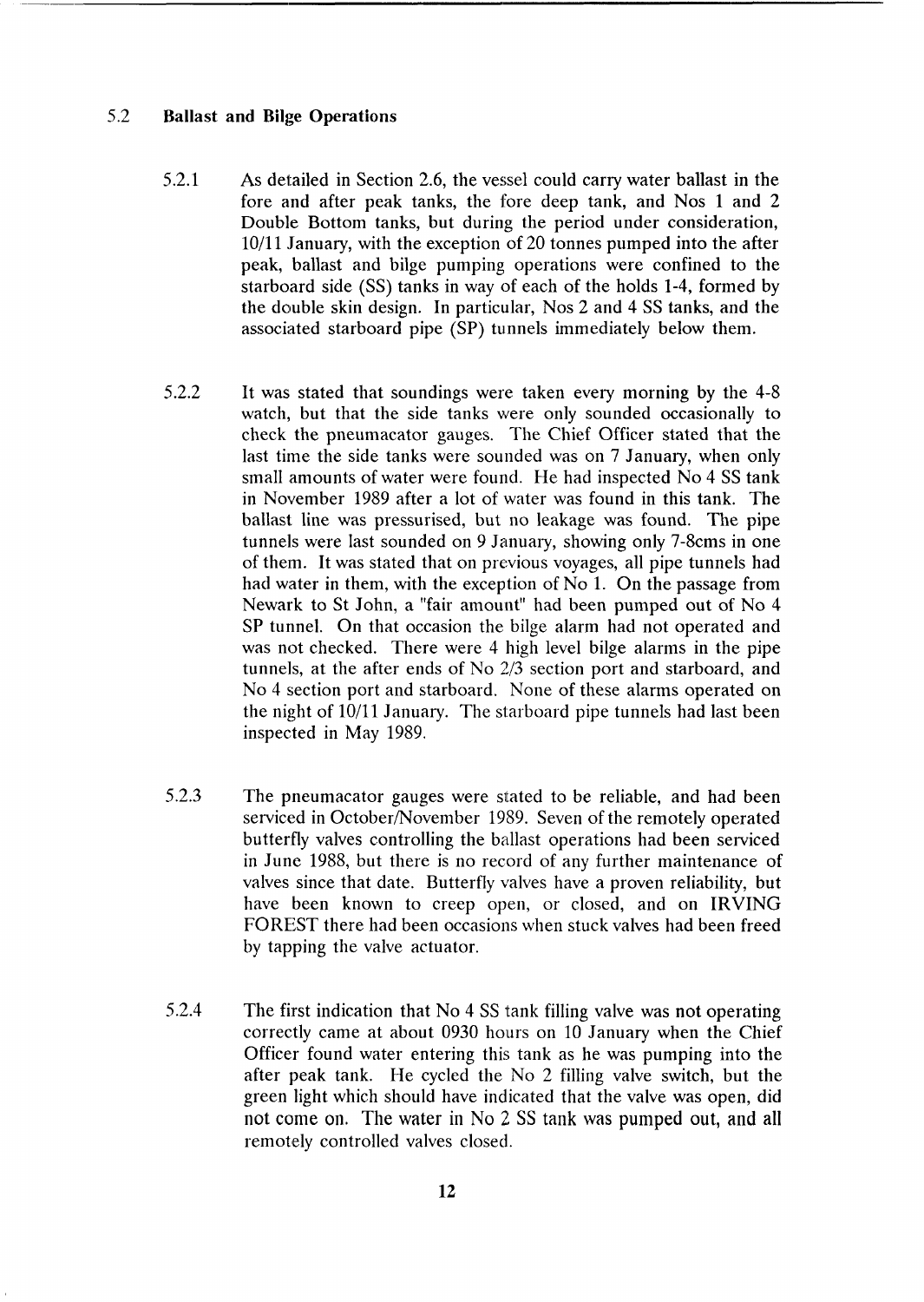After a ballast or bilge operation it was routine not to close the manual ballast suction valve in the sea chest in the Engine Room, the overboard discharge/flooding valve or the bilge pump overboard valve. The reasons given were that this would have defeated the remote control system, and that it was not necessary to close ship side valves manually when there was a two valve isolation between tank and sea. Additionally, the Master had been told that these manual valves could not be closed because they were required to be open for main engine cooling purposes. This was not so, as the two main **SW** cooling pumps each had its own sea valve.

- **5.2.5** Between **2200** hours and **2330** hours on 10 January the vessel developed a serious list, estimated at about  $20^{\circ}$  to starboard. The Master and Chief Officer found that there was 50-70 tonnes of water in No 2 SS tank and the Master stated that there was 20 tonnes in No **4** *SS* tank. These tanks were pumped out, bringing the vessel upright, and initially, it appeared that no more water was getting into the tanks. The Master went to the Engine Room and checked that the remotely controlled suction and discharge valves on the ballast pump, and the valves for No **3** SS tank (located in the Engine Room') were closed.
- **5.2.6** After **a** short interval, water again began filling No **2 SS** tank, and, at a slower rate, No **4.** The Master estimated the rate of ingress at **30** tonnes per hour and stated that the ballast filling line appeared to be under pressure. It is possible that two suction/discharge valves on the ballast pump were leaking from the sea, in addition to the No 2 **SS** filling valve. The Master also stated that the ballast pump did not seem to be operating at its normal rate. This could indicate that due to a combination of open and leaking valves, the pump was partially re-circulating ballast water back into the tanks. At this stage the problem was still considered to be controllable if No **2** SS tank filling valve could be closed. The Chief Officer's attempt to enter the starboard pipe tunnel and close the valve by tapping the actuator, proved abortive, and revealed the further problems of water in No **4** SP tunnel (estimated **at** about **23** tonnes) and **a** large amount of water in No **2/3 SP** tunnel, indicated by a head of pressure when the access plate between Nos 2/3 and No **4** tunnels was slackened. The Chief Officer discovered water entering No **4**  tunnel through a hole in an old No 4 SS tank steam heating pipe. The bilge pump was put on to No 2/3 SP tunnel suction, and the access plate to No **4** tunnel was left off, with the intention of making a further attempt to close the No 2 filling valve when the water level had been reduced.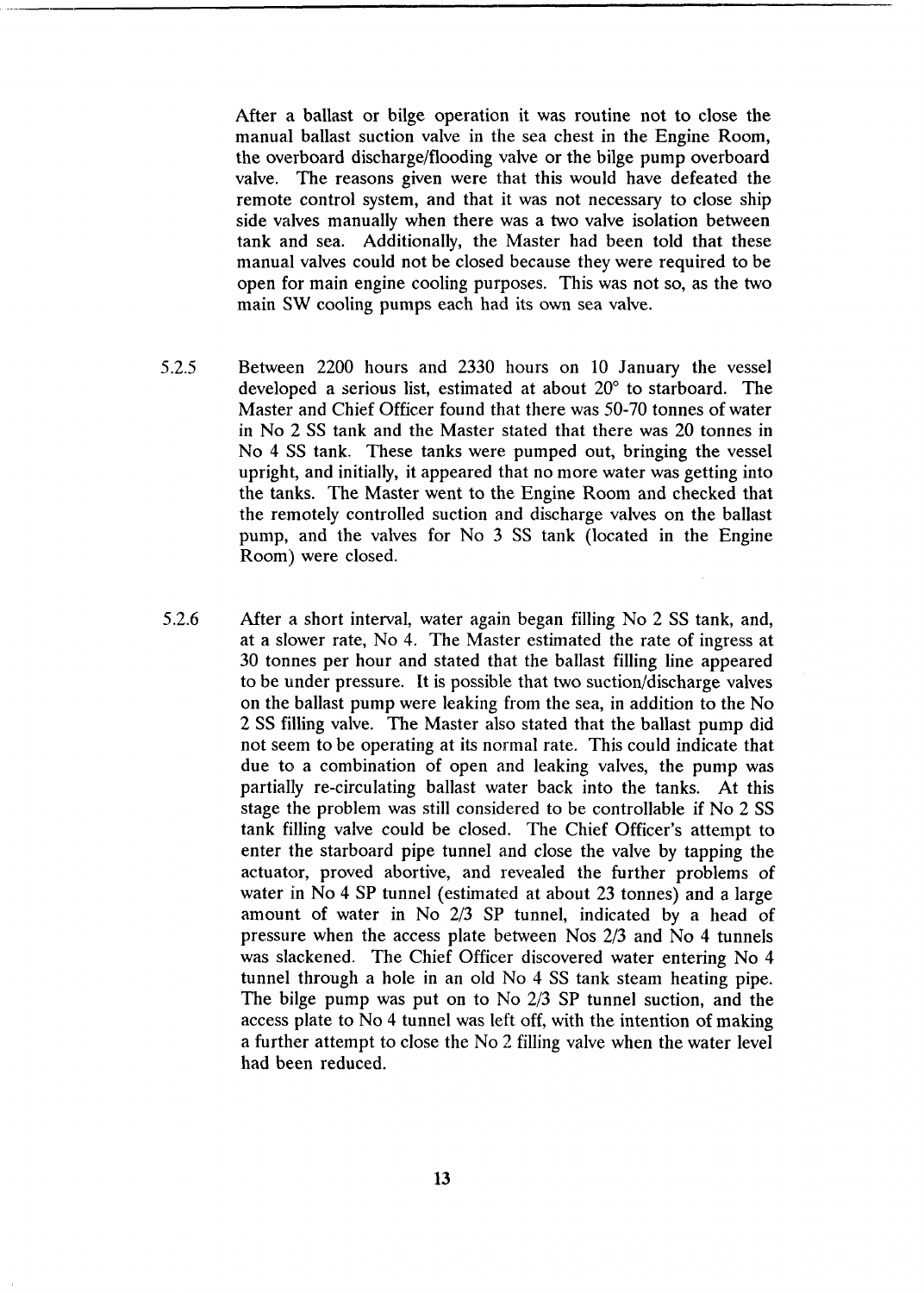- 5.2.7 Pumping continued throughout the early morning without reducing the list, estimated to be still about  $20^{\circ}$  when the vessel was hove to at about 0710 hours. With the vessel listed and rolling heavily in very rough seas the starboard side of the main deck was continuously awash, most probably allowing water to enter the starboard side tanks through the defective air pipes.
- 5.2.8 It is at this stage that those on board should have realised that the situation was getting out of control, and that alternative methods of dealing with it were needed. One possibility was setting up the various valves in a way which would have cancelled or reduced the circulatory effect which was reducing the efficiency of the ballast pump. This might have worked, but would have depended upon correct identification of those valves thought to be leaking.
- 5.2.9 The other possibility was to pump ballast into the port side tanks sufficient to bring the vessel upright, then close all ship side valves and proceed by a process of elimination to identify and rectify the problems in the starboard side tanks and pipe tunnels. The vessel was 517 tonnes below her Winter Displacement, so the additional weight in the port tanks would have been acceptable on a temporary basis. It is noteworthy that the list appears to have remained at about  $35^{\circ}$  from about midday until after the vessel was abandoned. Just before leaving the vessel, the Chief Officer checked the starboard side tank gauges, and found No 1 full; No 2 about half full; No 3 had 30-40 tonnes; and No 4 was approximately full.

## 5.3 **The Abandonment**

5.3.1 The initial distress call at 1210 hours and subsequent communications were accomplished admirably by the Radio Officer in spite of a number of difficulties ie initially, emergency power only; breakdown of the emergency receiver; and loss of the main transmitter. The distress calls were received ashore on both sides of the Atlantic and relayed to Falmouth Coastguard. *An* RAF Nimrod aircraft was despatched to the scene, and two vessels in the vicinity answered the distress. The nearest, the tanker BT NESTOR, arrived at about 1630 hours, as did the Nimrod. The arrival of the aircraft and the accuracy of its liferaft drop was crucial in saving the lives of the 2nd Engineer's wife, the Chief Officer and a seaman who had all been swept overboard prior to the organised abandonment. The skilful handling of the large tanker BT NESTOR in the prevailing severe conditions with the added hazard of a floating container to contend with was a major factor in saving the lives of all concerned.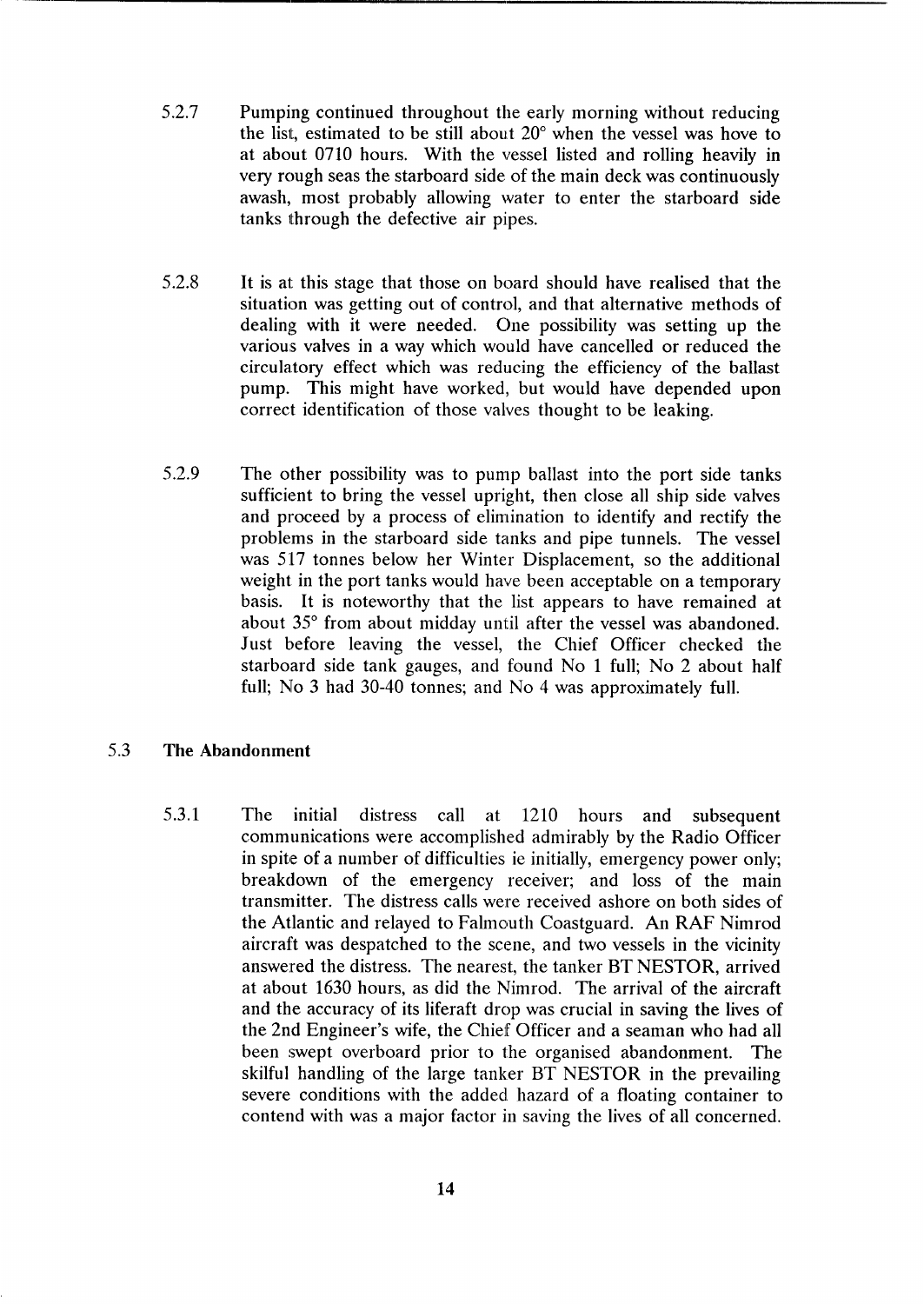- **5.3.2** IRVING FOREST was equipped with survival suits for all on board (in excess of statutory requirements) and these suits proved to be a major factor in preserving the crew's lives. Each suit had a safety line which was hooked to the liferaft painter as each crew member jumped overboard. The survivors were in the liferafts for some  $1\frac{1}{2}$ -2 hours **as** BT NESTOR manoeuvred to pick them up. The sea temperature was 11°C at the time, but the suits kept them warm. It was dark before they were finally taken on board BT NESTOR, and it was reported that whilst the lights on the rafts dropped by the Nimrod were bright, the light on IRVING FOREST's raft was poor.
- **5.3.3** No lives were lost, but minor injuiries were sustained by five of the Survivors.

## **5.4 Subsequent Events**

**5.4.1 A** signal from the vessel's float-free EPIRB was picked up about **46**  hours after the abandonment, giving a position of  $47^{\circ}04'$  North; 28°05' West, this probably indicates the time and position when IRVING FOREST sank. Photographs of the abandoned vessel taken from the Nimrod clearly show the door on the starboard side of the poop leading on to the main deck to be open. The steady ingress of water into the Engine Room from the starboard pipe tunnel, together with a possible: cargo shift, would eventually submerge this door, leading to rapid flooding of the Engine Room.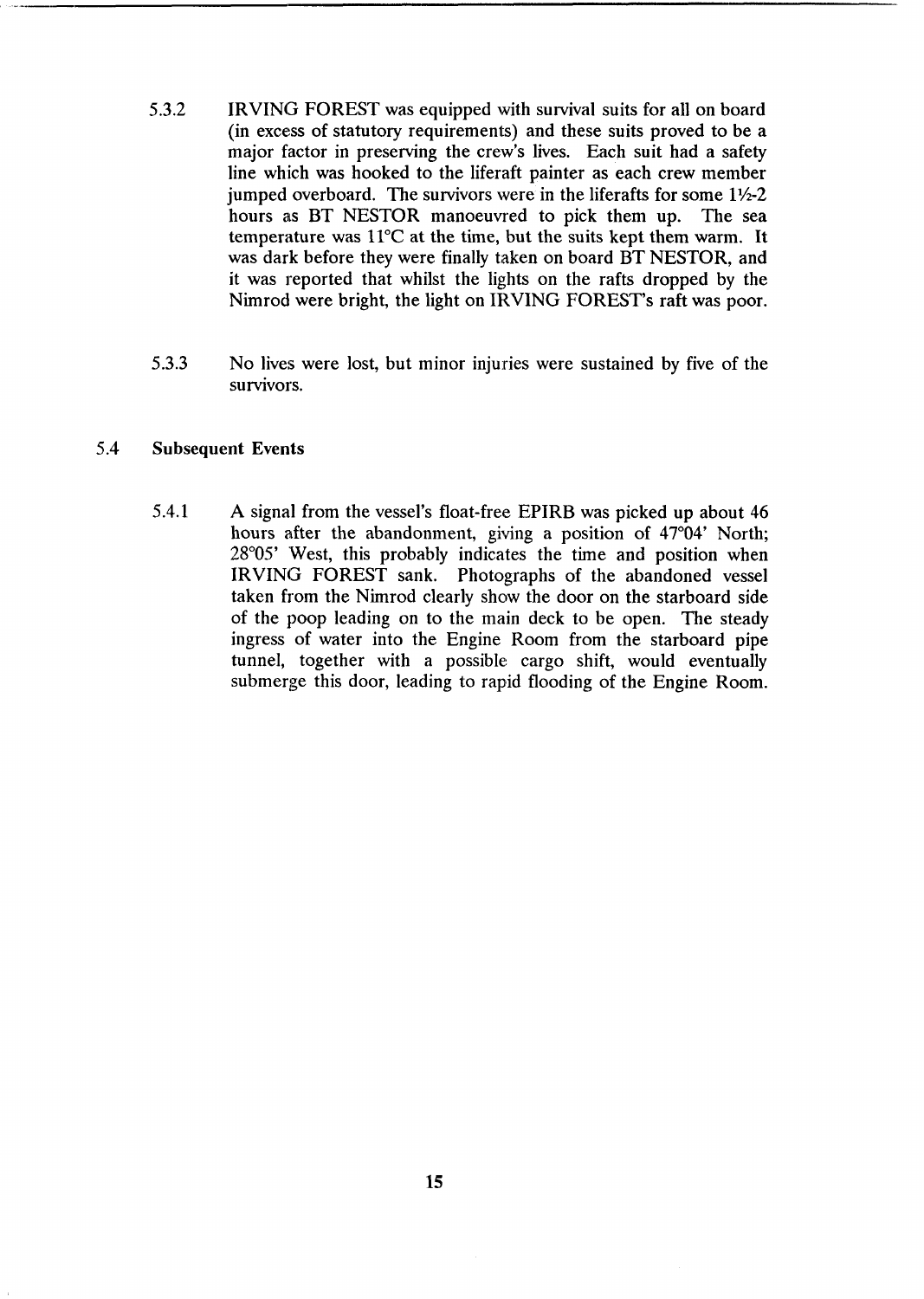## <span id="page-19-0"></span>**6. FINDINGS**

- 6.1 The vessel was properly manned and well equipped. Safety equipment carried was in excess of that required, and this contributed to the survival of the ship's entire complement. The cargo was properly stowed.
- 6.2 The vessel was also generally well maintained. However, it was known that there were weaknesses in the ballast system.
- 6.3 This being so, it would have been prudent when the list developed to have taken positive measures to isolate those tanks which were known to be flooding from the sea. More positive steps might also have been taken to establish the exact causes of water ingress, before the situation became beyond control.
- 6.4 It follows that the loss of the ship was fundamentally an operational accident brought about by unjustified reliance on the automated ballast system.
- 6.5 The final stages of the emergency were well handled and the conduct of all on board was most praiseworthy.
- 6.6 The rescue operation was very well conducted, the actions of both BT NESTOR and the **RAF** Nimrod aircraft being exemplary.